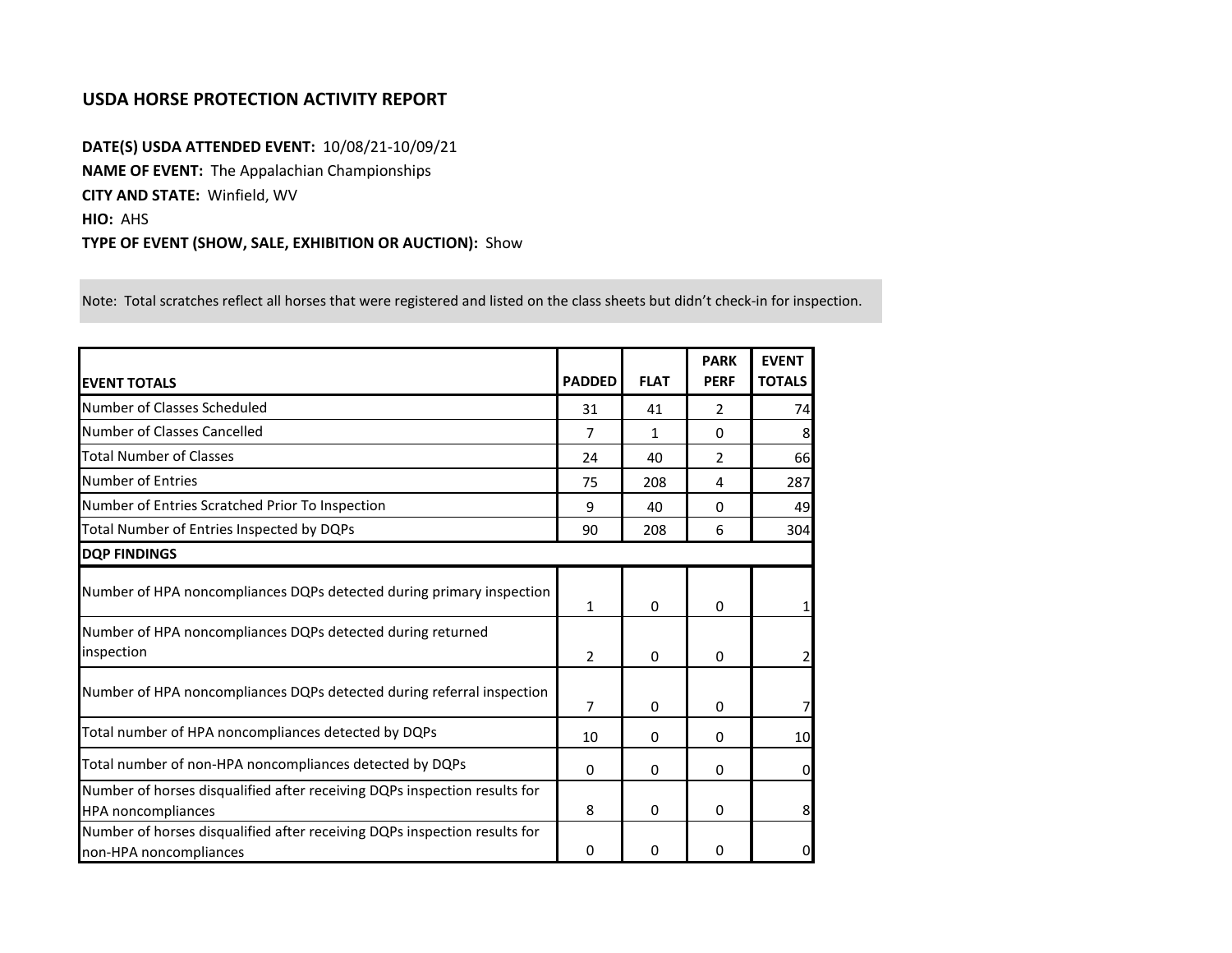| <b>USDA FINDINGS</b>                                                  |          |              |               |    |
|-----------------------------------------------------------------------|----------|--------------|---------------|----|
| Number Pre-show Entries USDA VMOs Inspected                           | 21       | 6            | 3             | 30 |
| Number Post-show Entries USDA VMOs Inspected                          | 21       | 13           | $\mathcal{P}$ | 36 |
| Total Number of Entries USDA VMOs Inspected                           | 42       | 19           | 5             | 66 |
| Number of HPA noncompliances detected by USDA VMOs and returned to    |          |              |               |    |
| <b>DQPs</b>                                                           | 3        | $\mathbf{0}$ | $\Omega$      |    |
| Number of HPA noncompliances detected by USDA VMOs and referred to    |          |              |               |    |
| <b>DQPs</b>                                                           | 7        | 0            | 0             |    |
| Total number of HPA noncompliances detected by USDA VMOs              | 10       | 0            | $\Omega$      | 10 |
| Number of HPA noncompliances referred by USDA VMOs to Show            |          |              |               |    |
| Management for disqualification                                       | 0        | 0            | $\Omega$      |    |
| Number of horses disqualified by Show Management after receiving USDA |          |              |               |    |
| VMOs inspection results                                               | 0        | $\mathbf{0}$ | $\Omega$      |    |
| <b>MANAGEMENT ACTION</b>                                              |          |              |               |    |
| Total Number of Horses Disqualified by Show Management for HPA        |          |              |               |    |
| noncompliances                                                        | 8        | $\Omega$     | $\Omega$      | 8  |
| Total Number of Horses Disqualified by Show Management for non-HPA    |          |              |               |    |
| noncompliances                                                        | $\Omega$ | 0            | $\Omega$      |    |
| Total Number of Horses Disqualified by Show Management                | 8        | 0            | 0             |    |

|                                             |               |             | <b>PARK</b> | <b>EVENT</b>   |
|---------------------------------------------|---------------|-------------|-------------|----------------|
| HPA NONCOMPLIANCE BREAK DOWN (DQP PRE-SHOW) | <b>PADDED</b> | <b>FLAT</b> | <b>PERF</b> | <b>TOTALS</b>  |
| Bilateral                                   | 0             | 0           | O           | 0              |
| Unilateral                                  |               | $\Omega$    | ი           |                |
| Scar Rule                                   | 2             | 0           | O           |                |
| <b>Prohibited Substance</b>                 | 0             | 0           | 0           | 0              |
| <b>Action Devices</b>                       | 0             | 0           |             | 0              |
| Heel/Toe                                    | 0             | 0           |             | 0              |
| <b>50% Rule</b>                             | 0             | $\Omega$    | ი           | $\mathbf 0$    |
| <b>High Band</b>                            | 0             | $\Omega$    | ი           | $\mathbf 0$    |
| Other HPA noncompliance - Please Specify:   | 0             | $\Omega$    |             | $\mathbf 0$    |
| NON HPA noncompliance - Please Specify:     | 0             | 0           |             | $\overline{0}$ |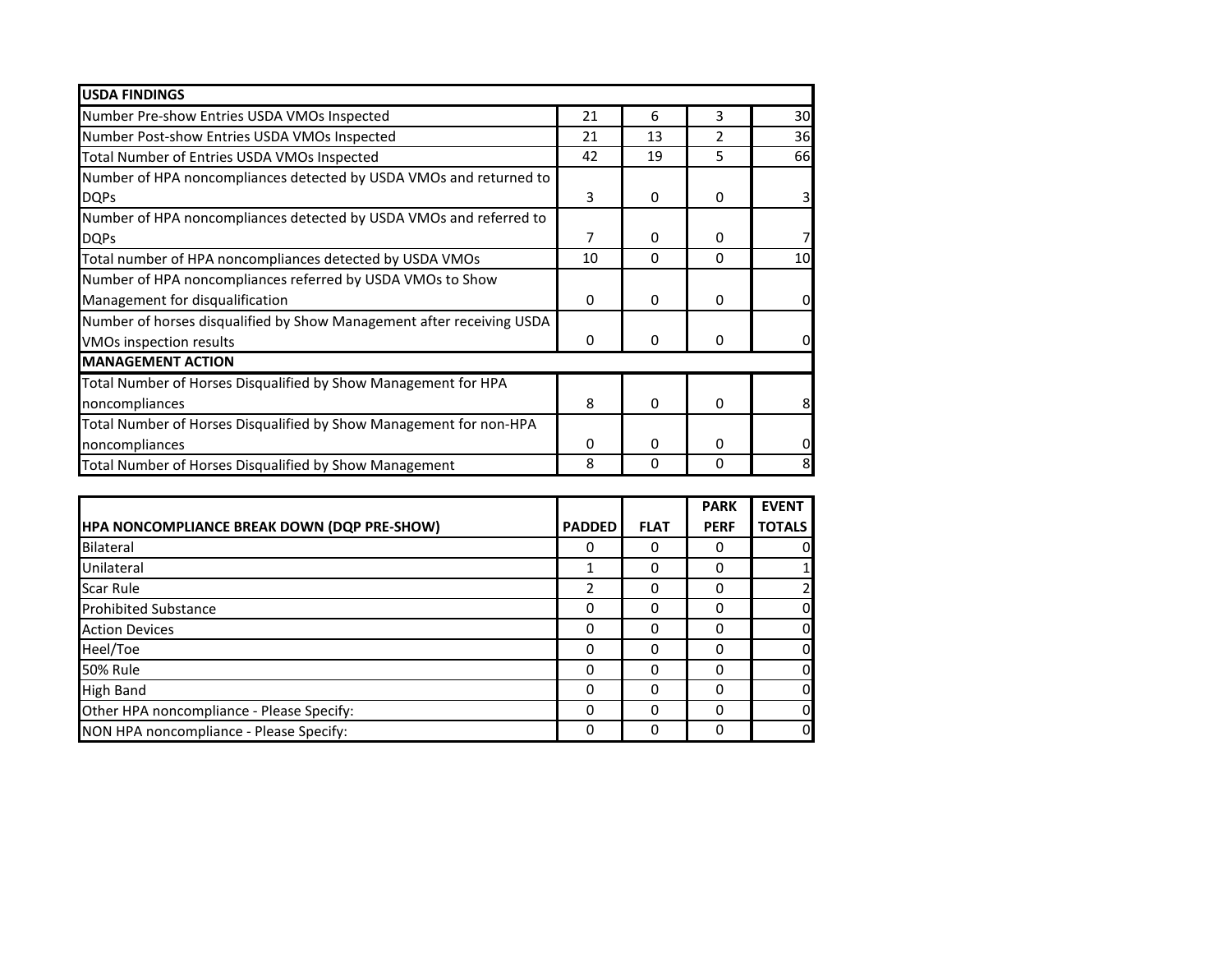|                                                                     |               |             | <b>PARK</b> | <b>EVENT</b>  |
|---------------------------------------------------------------------|---------------|-------------|-------------|---------------|
| <b>HPA NONCOMPLIANCE BREAK DOWN (DQP POST-SHOW)</b>                 | <b>PADDED</b> | <b>FLAT</b> | <b>PERF</b> | <b>TOTALS</b> |
| <b>Bilateral</b>                                                    |               | 0           | $\Omega$    |               |
| Unilateral                                                          |               | 0           | 0           |               |
| <b>Scar Rule</b>                                                    | 0             | 0           | 0           | 0             |
| <b>Prohibited Substance</b>                                         | 0             | 0           | 0           | 0             |
| <b>Action Devices</b>                                               | 0             | 0           | $\Omega$    | 0l            |
| Heel/Toe                                                            | 0             | 0           | 0           | 0             |
| <b>50% Rule</b>                                                     | 0             | $\Omega$    | 0           | $\Omega$      |
| <b>High Band</b>                                                    | 0             | 0           | 0           | $\Omega$      |
| Other HPA noncompliance - Please Specify: prohibited metal in pads, |               |             |             |               |
| inflammation                                                        | 5             | 0           | 0           | 5             |
| NON HPA noncompliance - Please Specify:                             | 0             | 0           | 0           | 0             |

|                                             |               |              | <b>PARK</b> | <b>EVENT</b>  |
|---------------------------------------------|---------------|--------------|-------------|---------------|
| HPA NONCOMPLIANCE BREAK DOWN (VMO PRE-SHOW) | <b>PADDED</b> | <b>FLAT</b>  | <b>PERF</b> | <b>TOTALS</b> |
| <b>Bilateral</b>                            | 0             | 0            |             |               |
| Unilateral                                  |               | 0            |             |               |
| <b>Scar Rule</b>                            |               | <sup>0</sup> |             |               |
| <b>Prohibited Substance</b>                 | 0             | <sup>0</sup> |             |               |
| <b>Action Devices</b>                       | 0             | O            |             |               |
| Heel/Toe                                    | $\Omega$      | <sup>0</sup> |             |               |
| <b>50% Rule</b>                             | 0             | 0            |             |               |
| <b>High Band</b>                            | $\Omega$      | <sup>0</sup> |             |               |
| Other HPA noncompliance - Please Specify:   | 0             | 0            |             |               |

|                                                                     |               |             | <b>PARK</b> | <b>EVENT</b>  |
|---------------------------------------------------------------------|---------------|-------------|-------------|---------------|
| <b>HPA NONCOMPLIANCE BREAK DOWN (VMO POST-SHOW)</b>                 | <b>PADDED</b> | <b>FLAT</b> | <b>PERF</b> | <b>TOTALS</b> |
| Bilateral                                                           |               | 0           |             |               |
| Unilateral                                                          |               | 0           | 0           |               |
| <b>Scar Rule</b>                                                    | 0             | 0           | Ω           | $\Omega$      |
| <b>Prohibited Substance</b>                                         | 0             | 0           | 0           | $\Omega$      |
| <b>Action Devices</b>                                               | 0             | O           | Ω           | <sub>0</sub>  |
| Heel/Toe                                                            | 0             | 0           |             | 0             |
| <b>50% Rule</b>                                                     | 0             | 0           |             | <sub>0</sub>  |
| <b>High Band</b>                                                    | 0             | 0           | 0           | 0             |
| Other HPA noncompliance - Please Specify: prohibited metal in pads, |               |             |             |               |
| inflammation                                                        | 5             | 0           | 0           | 5             |